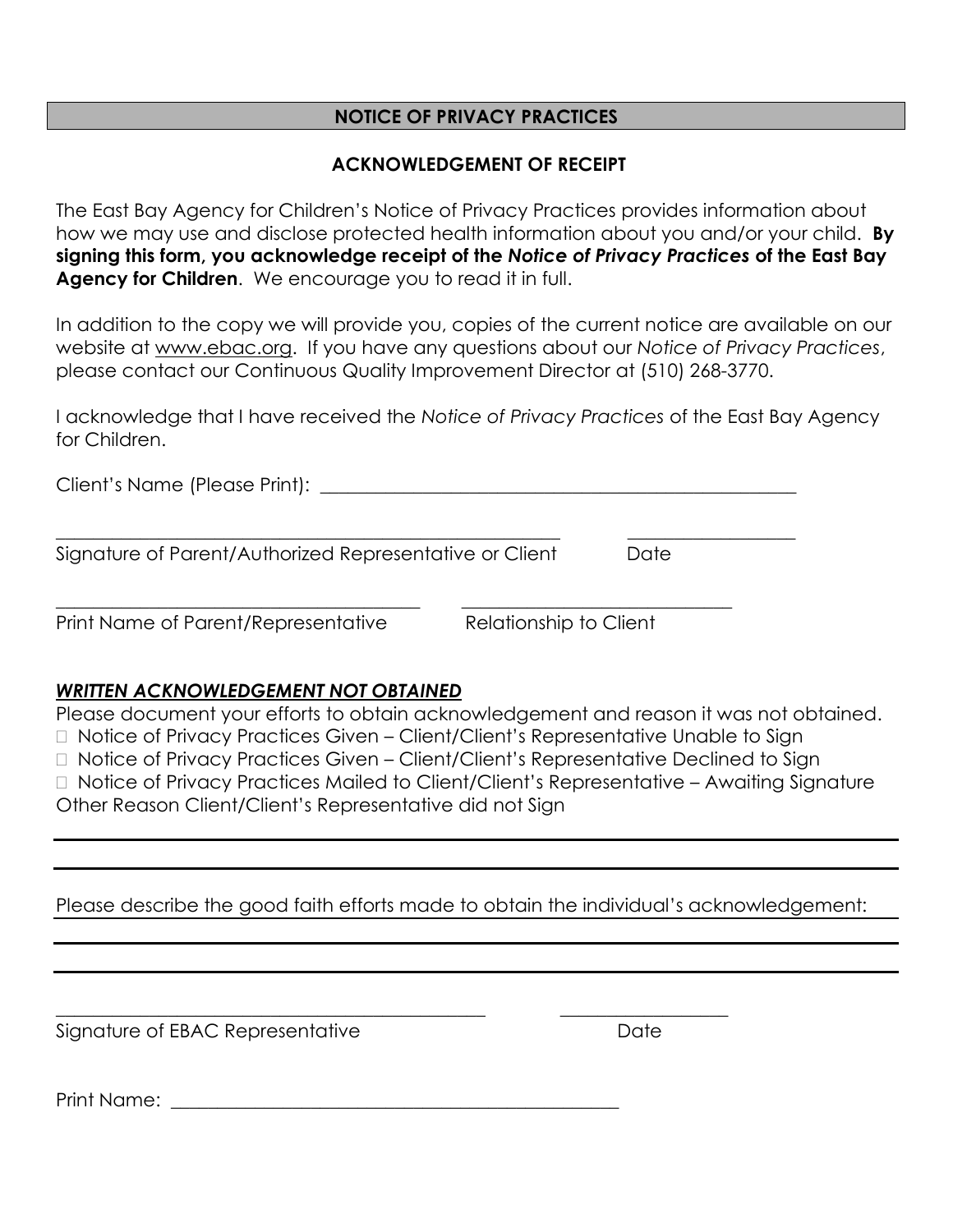### **NOTICE OF PRIVACY PRACTICES**

Effective Date: 6/28/2018

#### **THIS NOTICE DESCRIBES HOW MEDICAL AND MENTAL HEALTH INFORMATION ABOUT YOU AND/OR YOUR CHILD MAY BE USED AND DISCLOSED AND HOW YOU CAN GET ACCESS TO THIS INFORMATION. PLEASE REVIEW IT CAREFULLY.**

If you have any questions about this notice, please contact EBAC's Continuous Quality Improvement Director at (510) 268-3770.

#### **WHO WILL FOLLOW THIS NOTICE**

This notice describes East Bay Agency for Children practices and that of:

- Any health care professional authorized to enter information into your chart.
- Any county, state or federal funders authorized to review charts and receive information about our service delivery statistics.
- All departments and units of the East Bay Agency for Children (EBAC).
- Any member of a volunteer group we allow to help you while you are in the

East Bay Agency for Children.

All employees, staff and other EBAC personnel.

East Bay Agency for Children has specialized therapeutic and educational services, school and community based programs throughout Alameda County. All these entities, sites and locations follow the terms of this notice. In addition, these entities, sites and locations may share medical information with each other for treatment, payment or health care operations purposes described in this notice.

East Bay Agency for Children provides these services in a variety of locations and settings. All client care is overseen and supervised by appropriate mental health and medical providers and followed by a team of mental health care professionals. Post-graduate associate clinicians working towards licensure and graduate students of other mental health schools may participate in assessments and/or therapy in the care of our clients.

This Notice applies to information and records regarding you and/or your child's mental health and medical care maintained by the East Bay Agency for Children.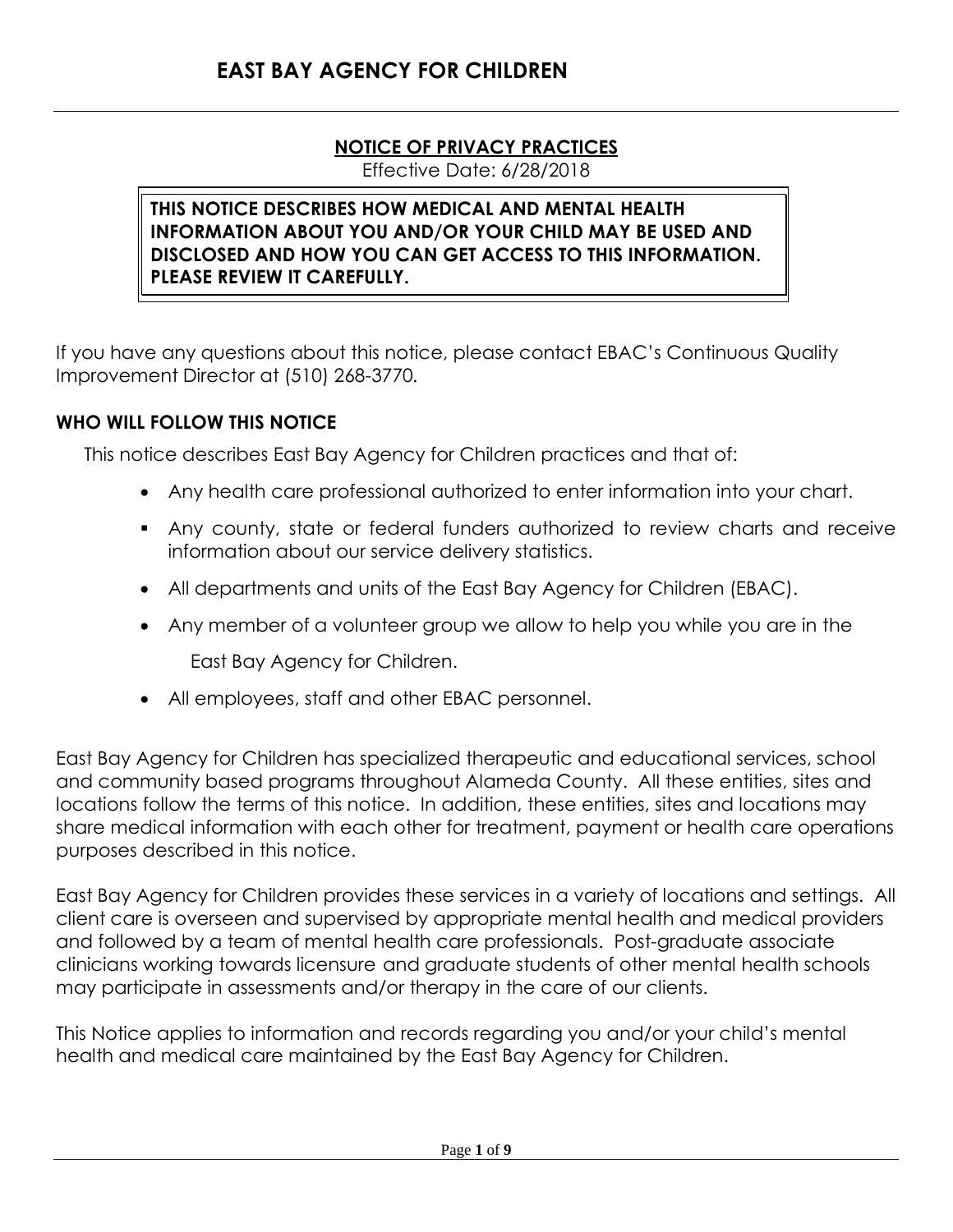#### **Our Pledge Regarding You and/or Your Child's Medical and Mental Health Information**

EBAC is committed to protecting mental health and medical information about you and/or your child. We understand that information about you and the services you and your child receive at EBAC are personal. We create a record of the care and services you and/or your child receive at EBAC. We need this record to provide you with quality care and to comply with certain legal requirements.

This Notice tells you about the ways in which we may use and disclose mental health and medical information about you and/or your child. It also describes your rights and certain obligations we have regarding the use and disclosure of you and/or your child's mental health and medical information.

#### **We are required by law to:**

- Make sure that you and/or your child's mental health and medical information is protected (with certain exceptions);
- Give you this Notice describing our legal duties and privacy practices with respect to mental health and medical information about you and/or your child; and
- Follow the terms of the Notice that is currently in effect.

### **How We May Use and Disclose Mental Health and Medical Information About You and/or Your Child**

The following sections describe different ways that we may use and disclose you and/or your child's mental health and medical information. For each category of uses or disclosures we will explain what we mean and give some examples. Not every use or disclosure will be listed. However, all of the ways we are permitted to use and disclose information will fall within one of the following categories. Some information such as certain drug and alcohol information, HIV information, and mental health information is entitled to special restrictions related to its use and disclosure. EBAC abides by all applicable state and federal laws related to the protection of this information.

**For Treatment**. We may use mental health and medical information about you and/or your child to provide you and/or your child with mental health and medical treatment or services. We may disclose mental health and medical information about you and/or your child to therapists, social workers, doctors, nurses or other EBAC personnel who are involved in taking care of you and/or your child. We may also share medical information about you and/or your child with other EBAC personnel or non-EBAC providers, agencies or facilities in order to provide or coordinate the different things you and/or your child need such as appointments, school placements, etc. For example, a psychiatrist treating you and/or your child may need to know about certain behavior changes so that medications can be adjusted. We may also disclose mental health and medical information about you and/or your child to people outside EBAC who may be involved in the continuing care after you and/or your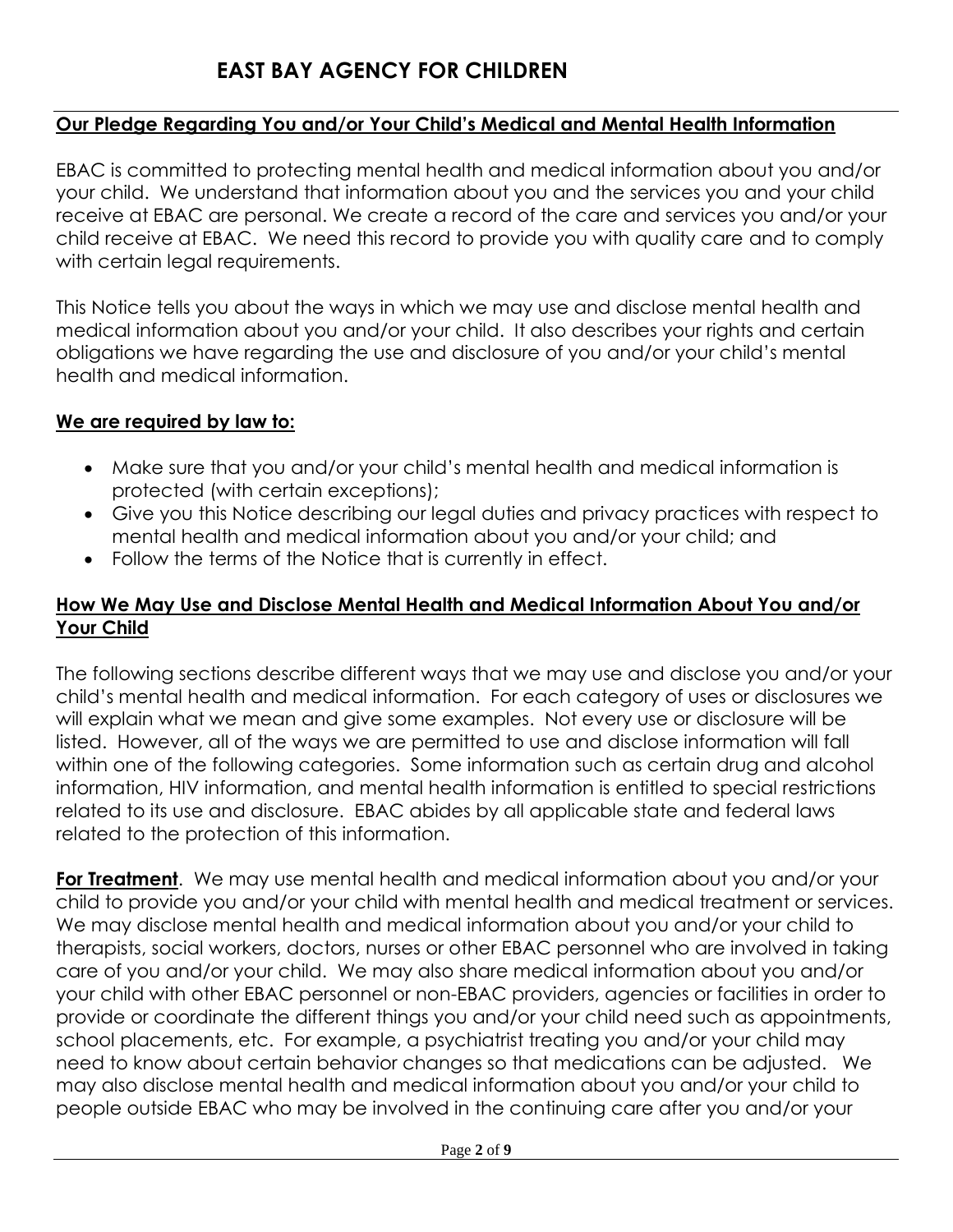child leave EBAC such as other health care providers, community agencies and family members.

**For Payment**. We may use and disclose mental health and medical information about you and/or your child so that treatment and services you and/or your child receive from EBAC or from other entities may be billed to and payment may be collected. For example, we may need to give your Health Plan information to a hospital if your child requires emergency treatment. We may also tell your health plan or mental health payer about a proposed treatment in order to obtain prior approval or determine whether your payer or health plan will cover the treatment.

**For Health Care Operations**. We may use and disclose mental health and medical information about you and/or your child for EBAC operations. These uses and disclosures are necessary to run the agency and make sure that all of our clients receive quality care. For example, we may use mental health information to review our treatment and services and to evaluate the performance of our staff in caring for you and/or your child. You and/or your child's mental health and medical information may also be used or disclosed to comply with law and regulation, for contractual obligations, client's claims, grievances or lawsuits, health care contracting, legal services, business planning and development, business management and administration, underwriting and other insurance activities and to operate the agency. We may also disclose information to therapists, clinicians, psychiatrists, and other agency personnel for quality improvement and educational purposes. We may remove information that identifies you and/or your child from this set of medical or mental health information so others may use it to study mental health care delivery without learning your identity.

**Appointment Reminders**: We may use and disclose medical information to contact you and/or your child as a reminder that you have an appointment for treatment.

**Treatment Alternatives**: We may use and disclose medical or mental health information to tell you about or recommend possible treatment options or alternatives that may be of interest to you and your child.

**Health-Related Benefits and Services:** We may use and disclose medical or mental health information to tell you about our services which may be of interest to you and/or your child.

**Fundraising Activities: In rare circumstances, we may use information about you to contact you in an effort to support EBAC and its operations. If you do not want East Bay Agency for Children to contact you for fundraising efforts, you may notify us in writing: Continuous Quality Improvement Director, East Bay Agency for Children, 303 Van Buren Avenue, Oakland, CA 94610.**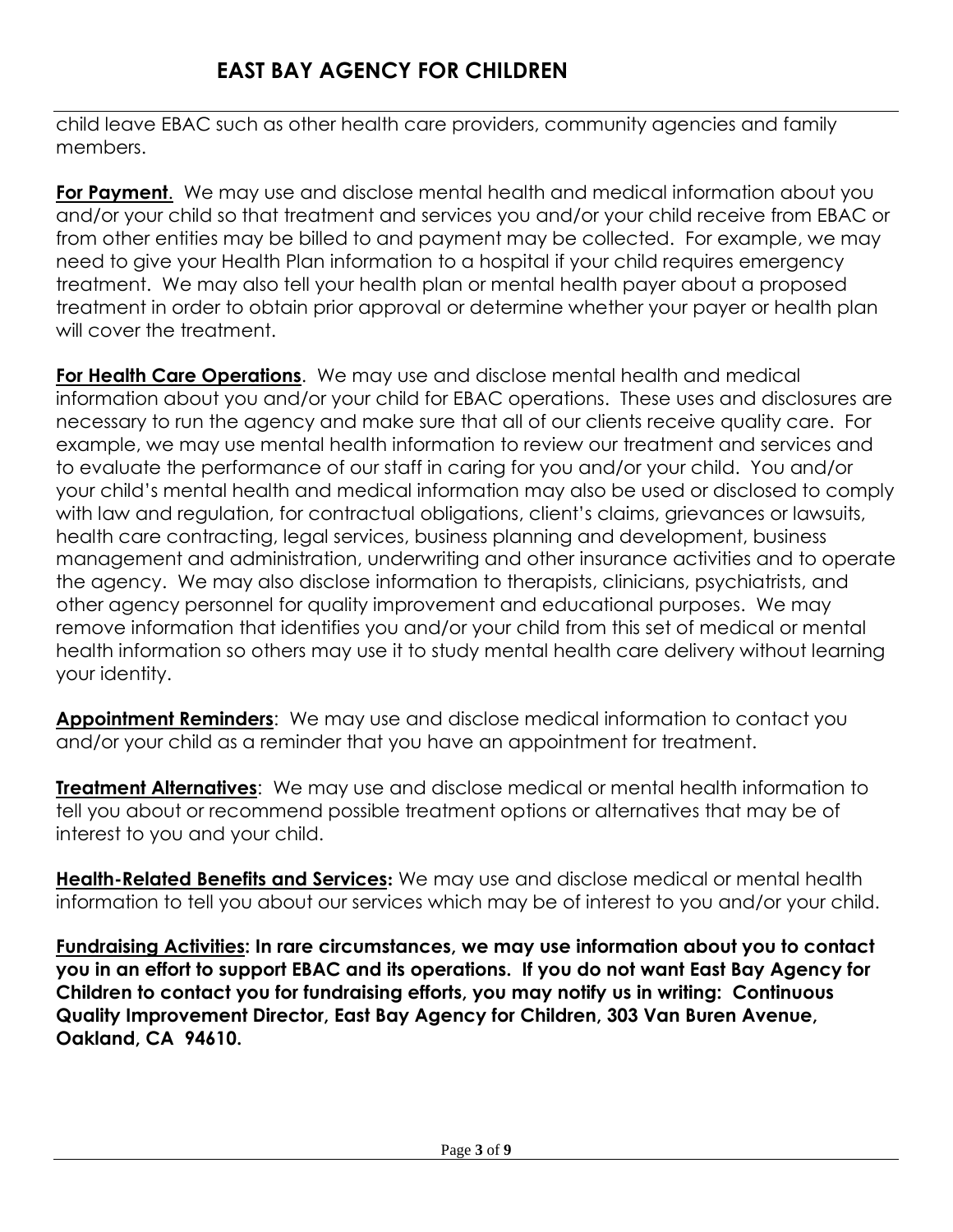# **EAST BAY AGENCY FOR CHILDREN**

**Research:** Under certain circumstances, we may use and disclose medical information about you for research purposes. For example, a research project may involve comparing the health and recovery of all clients who received one medication to those who received another, for the same condition. All research projects, however, are subject to a special approval process. This process evaluates a proposed research project and its use of medical information, trying to balance the research needs with clients' need for privacy of their medical information. Before we use or disclose medical information for research, the project will have been approved through this research approval process. Written authorization will be obtained prior to your child or family participating in a program that is part of a research project.

**Individuals Involved in Care or Payment for You and/or Your Child's Care:** We will not release medical or mental health information about you and/or your child to a friend or family member without your prior written consent.

In addition, we may disclose medical or mental health information about you and/or your child to an entity assisting in a disaster relief effort so that your child's family can be notified of their condition, status and location.

**As Required by Law:** We will disclose mental health and medical information about you and/or your child when required to do so by federal, state or local law.

**To Avert a Serious Threat to Health or Safety:** We may use and disclose mental health and medical information about you and/or your child when necessary to prevent or lessen a serious and imminent threat to you and/or your child's health and safety or the health and safety of other clients, the public or another person. Any disclosure would be to someone able to help stop or reduce the threat.

## **SPECIAL SITUATIONS**

## **Disclosures Where We Are Not Required to Give You an Opportunity to Agree or Object**

In addition to the above situations, the law permits us to share your health information without first obtaining your permission. These situations are described next.

**Suspicion of Abuse or Neglect:** We will disclose your health information to appropriate agencies if relevant to a suspicion of child abuse or neglect and it is believed that disclosure is necessary to prevent serious harm to you, your child or others.

**Runaways:** In the event of a runaway, police may be called and given information about the client to help secure their safe return. This information might include such client information as a physical description, photographs, medication regimen, family names and contact information and emotional/behavioral history.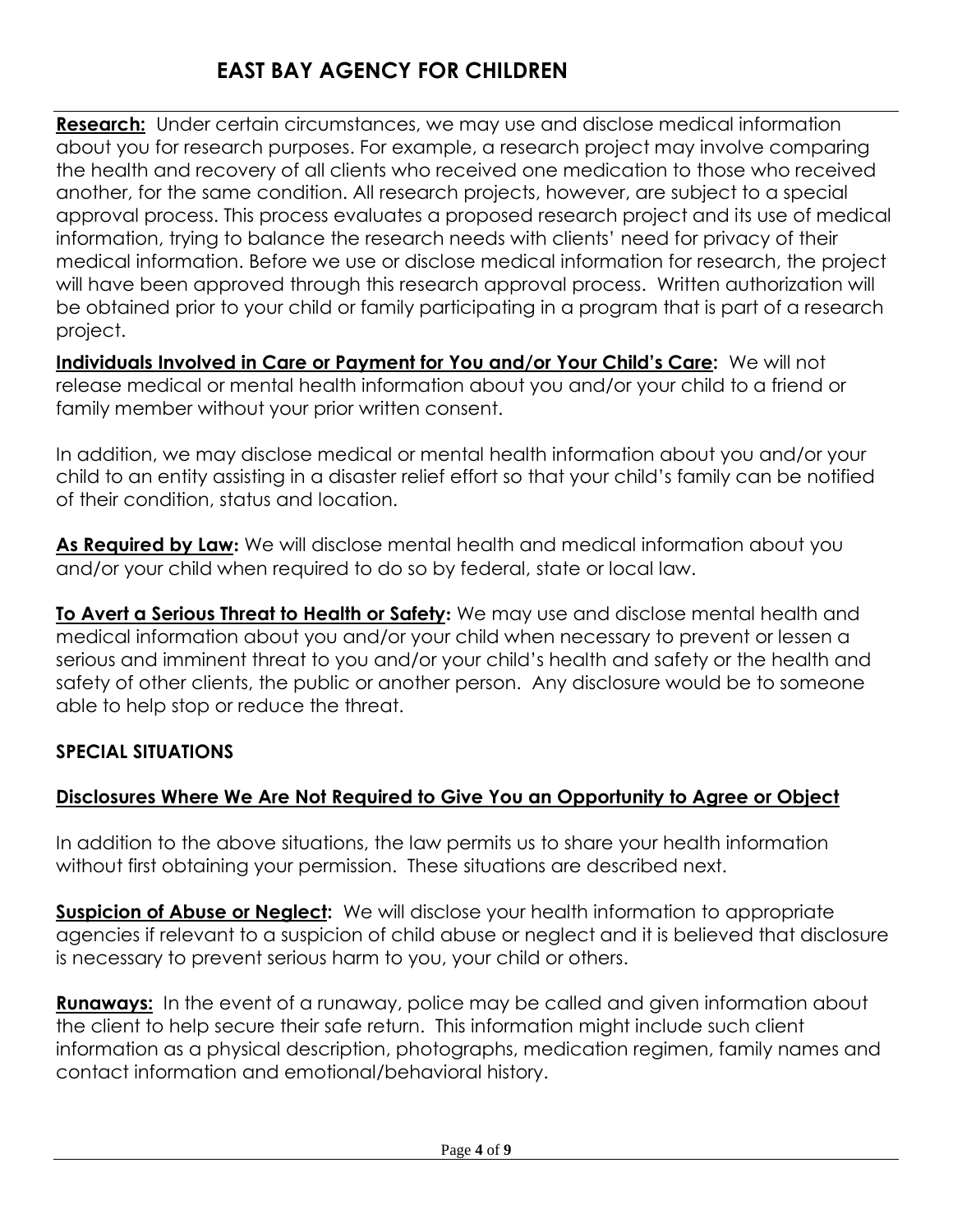Public Health Risks. We may disclose medical information about you and/or your child for public health purposes. These purposes generally include the following:

- Preventing or controlling disease, injury or disability;
- To report births and deaths
- Reporting child abuse or neglect; abuse or neglect of elders and dependent adults;
- Notifying a person who has been exposed to a disease or may be at risk of contracting or spreading a disease or condition;
- Notifying the appropriate government authority if we believe a client has been the victim of abuse, neglect or domestic violence and make this disclosure as authorized or required by law.
- To report reactions to medications or problems with products
- To notify people of recalls of products they may be using.

Mental Health and Health Oversight Activities. We may disclose mental health and medical information to governmental, licensing, auditing and accrediting agencies as authorized or required by law.

Lawsuits and Other Legal Actions. In connection with lawsuits or other legal proceedings, we may disclose mental health and medical information about you and/or your child in response to a court or administrative order, or in response to a subpoena, discovery request, warrant, summons, or other lawful process, or in order to obtain an order protecting the information requested.

Law Enforcement. If asked to do so by law enforcement, and as authorized or required by law, we may release mental health and medical information:

- To identify or locate a suspect, fugitive, material witness or missing person;
- About a suspected victim of a crime if, under certain limited circumstances, we are unable to obtain the client's representative's agreement;
- About criminal conduct at EBAC;
- In case of a medical emergency, to report a crime and provide details of the crime, suspect, or victims;
- About a death we believe may be the result of criminal conduct;
- In response to a court order, subpoena, warrant, summons or similar process.

#### **Coroner, Medical Examiners and Funeral Directors: We may release health information to a coroner or medical examiner. This may be necessary, for example, to identify a deceased person or determine the cause of death. We may also release health information about clients at our facilities in order to assist funeral directors as necessary to carry out their duties.**

National Security and Intelligence Activities: We may release medical or mental health information about you and/or your child to authorized federal officials for intelligence, counterintelligence, and other national security activities authorized by law.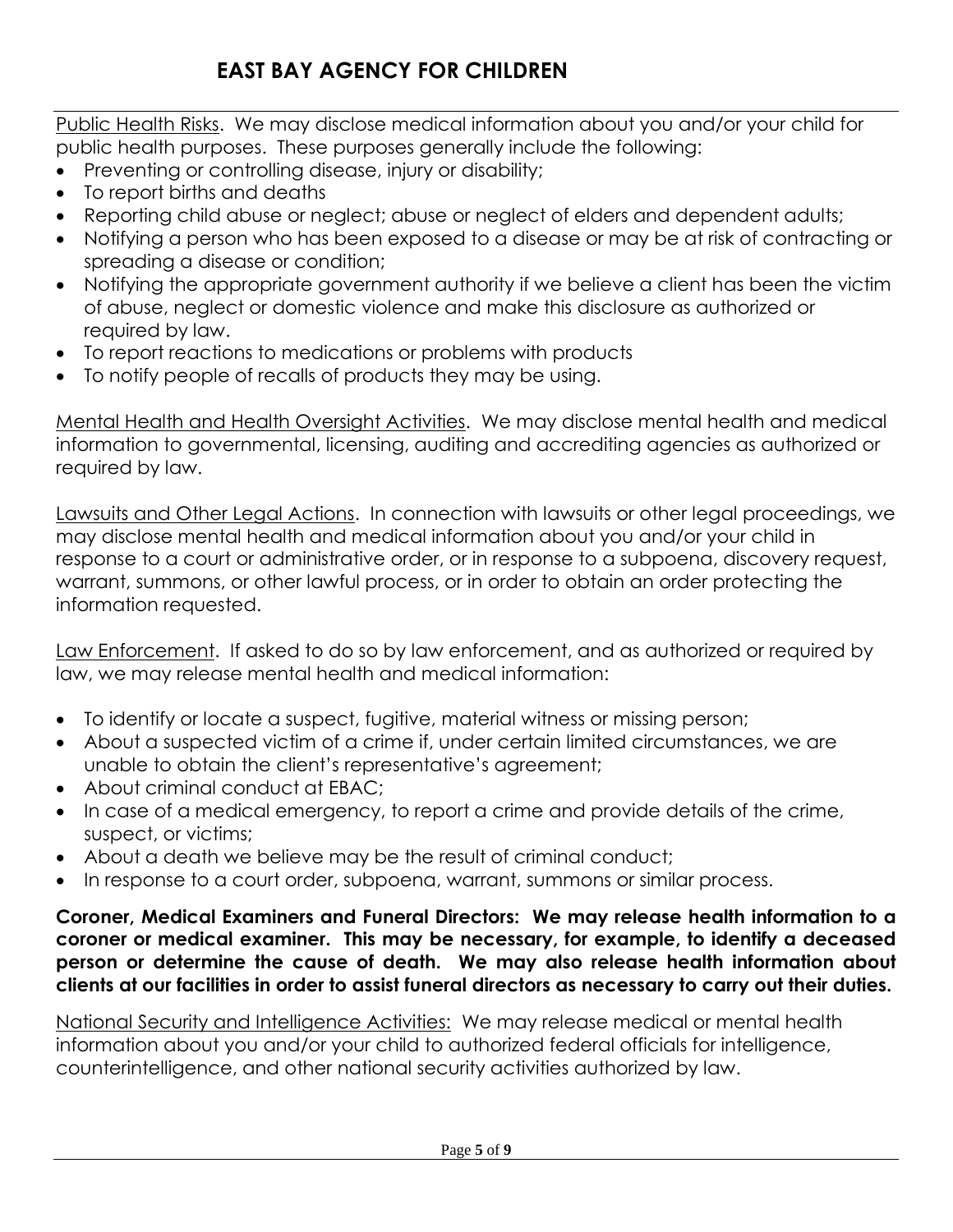# **EAST BAY AGENCY FOR CHILDREN**

**For Special Government Functions:** We may use or disclose your health information to assist the government in its performance of functions that relate to you. For example, if you are a member of the armed forces we may share your information with appropriate military authorities. Your information may be disclosed to workers' compensation programs as permitted by law. If you are incarcerated, we may disclose your information to the correctional facility for certain security and health and safety purposes.

## **YOUR RIGHTS REGARDING MENTAL HEALTH AND MEDICAL INFORMATION ABOUT YOU AND/OR YOUR CHILD**

You have the following rights regarding medical and mental health information we maintain about you and/your child.

## **Right to Inspect and Copy**

You have the right to inspect and copy medical and certain mental health information that may be used to make decisions about the care of you and/or your child. Usually, this includes medical and billing records, but may not include some mental health information. This does not include information that was not created by EBAC.

**To inspect and copy medical information that may be used to make decisions about the care of you and/or your child, you must submit your request in writing to:** Continuous Quality Improvement Director, East Bay Agency for Children, 303 Van Buren Avenue, Oakland, CA 94610. If you request a copy of the information, we may charge a fee for the costs of copying, mailing or other supplies associated with your request.

We may deny your request to inspect and copy in certain limited circumstances. If you are denied access to medical or mental health information, you may request that the denial be reviewed. Another licensed mental health or medical professional chosen by the agency will review your request and the denial. The person conducting the review will not be the person who denied your first request. We will comply with the outcome of the review.

#### *Mental Health treatment information is subject to different laws for disclosure in California and that the conditions described above may not apply to Mental Health treatment information about you and/or your child.*

## **Right to Request an Amendment or Addendum**

If you feel that medical or certain mental health information we have about you and/or your child is incorrect or incomplete, you may ask us to amend the information. You have the right to request an amendment for as long as the information is kept by or for the agency. To request an amendment, you request must be made in writing and submitted to: Continuous Quality Improvement Director, East Bay Agency for Children, 303 Van Buren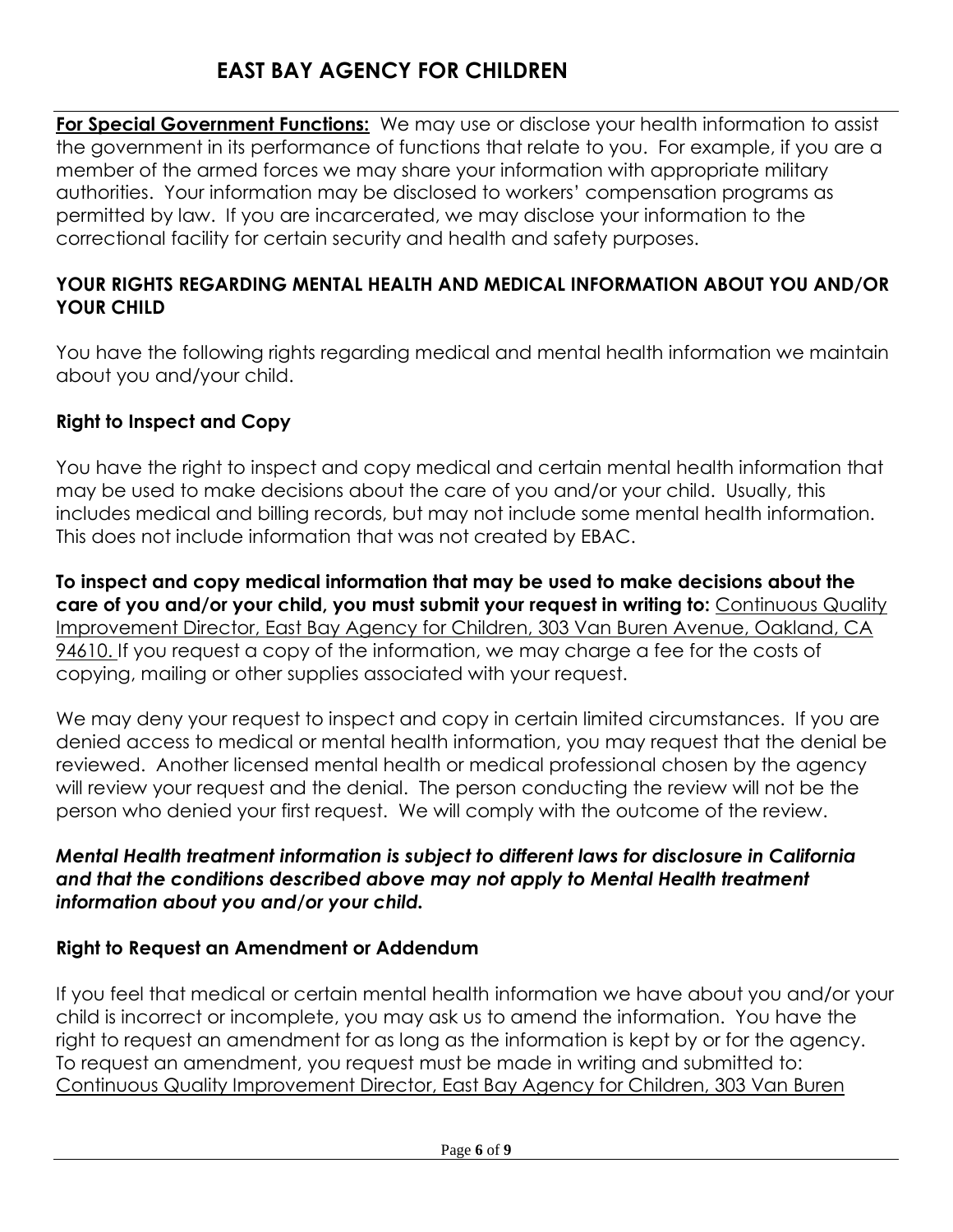# **EAST BAY AGENCY FOR CHILDREN**

Avenue, Oakland, CA 94610**.** In addition, you must provide a reason that supports your request.

We may deny your request for an amendment if it is not in writing or does not include a reason to support the request. In addition, we may deny your request if you ask us to amend information that:

- Was not created by us, unless the person or entity that created the information is no longer available to make the amendment;
- Is not part of the medical or mental health information kept by or for the agency;
- Is not part of the information which you would be permitted to inspect and copy; or
- Is accurate and complete.

Even if we deny your request for amendment, you have the right to submit a written addendum, not to exceed 250 words, with respect to any item or statement in your record you believe is incomplete or incorrect. If you clearly indicate in writing that you want the addendum to be made part of you and/or your child's medical or mental health record we will attach it to your records and include it whenever we make a disclosure of the item or statement you believe to be incomplete or incorrect.

### **Right to an Accounting of Disclosures**

You have the right to request an "accounting of disclosures." This is a list of the disclosures we made of medical or mental health information about you and/or your child other than our own uses for treatment, payment and health care operations, (as those functions are described above) and with other expectations pursuant to the law.

To request this list of accounting of disclosures, you must submit a written request to: Continuous Quality Improvement Director, East Bay Agency for Children, 303 Van Buren Avenue, Oakland, CA 94610. Your request must state a time period that cannot be longer than six years and may not include dates before April 14, 2003. Your request should indicate in what form you want the list (for example, on paper or electronically). The first list you request within a 12 month period will be free. For additional lists, we may charge you for the costs of providing the list. We will notify you of the cost involved and you may choose to withdraw or modify your request at that time before any costs are incurred.

## **Right to Request Restrictions**

You have the right to request a restriction or limitation on the medical or mental health information we use or disclose about you and/or your child for treatment, payment or health care operations. You also have the right to request a limit on the medical information we disclose about you to someone who is involved with you and/or your child's care. For example, you could ask that we not use or disclose information about a surgery your child had.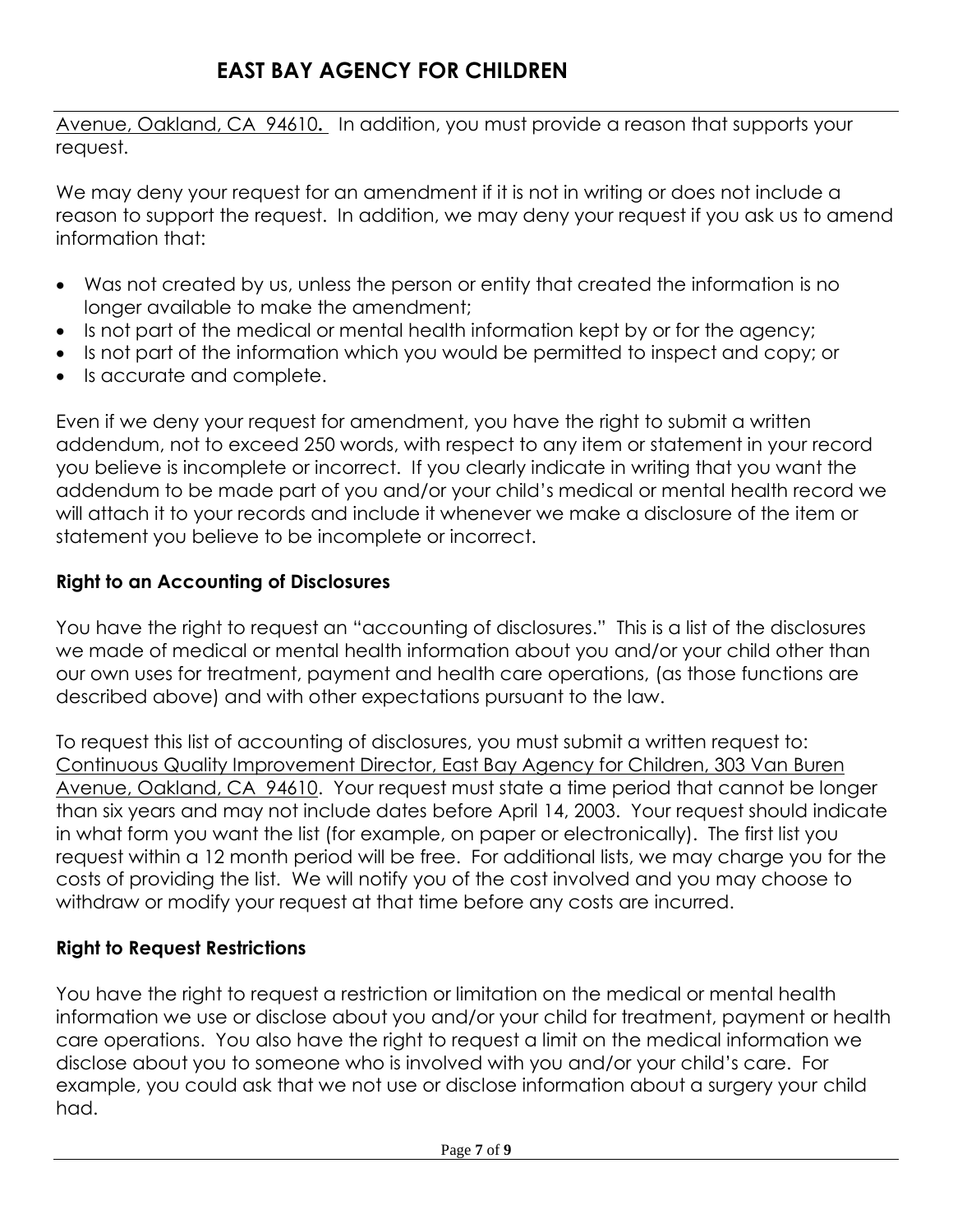We are not required to agree to your request. If we do agree, we will comply with your request unless the information is needed to provide you and/or your child with emergency treatment.

To request restrictions, you must make your request in writing to: Continuous Quality Improvement Director, East Bay Agency for Children, 303 Van Buren Avenue, Oakland, CA 94610**.** In your request, you must tell us (1) what information you want to limit; (2) whether you want to limit our use, disclosure or both; and (3) to whom you want the limits to apply, for example, disclosures to your spouse.

#### **Mental Health info***rmation is subject to different laws for disclosure in California and the conditions described above may not apply to Mental Health treatment information about you and/or your child.*

## **Right to Request Confidential Communications**

You have the right to request that we communicate with you about you and/or your child's medical or mental health matters in a certain way or at a certain location. For example, you can ask that we only contact you at work or by mail.

To request confidential communications, you must make your request in writing to: Continuous Quality Improvement Director, East Bay Agency for Children, 303 Van Buren Avenue, Oakland, CA 94610**.** We will not ask you the reason for your request. We will accommodate all reasonable requests. Your request must specify how or where you wish to be contacted.

## **Right to a Paper Copy of this Notice**

You have a right to a paper copy of this notice. You may ask us to give you a copy of this notice at any time. Even if you have agreed to receive this notice electronically, you are still entitled to a paper copy of this notice.

To obtain a paper copy of this notice you may write to us at: Continuous Quality Improvement Director, East Bay Agency for Children, 303 Van Buren Avenue, Oakland, CA 94610**.**